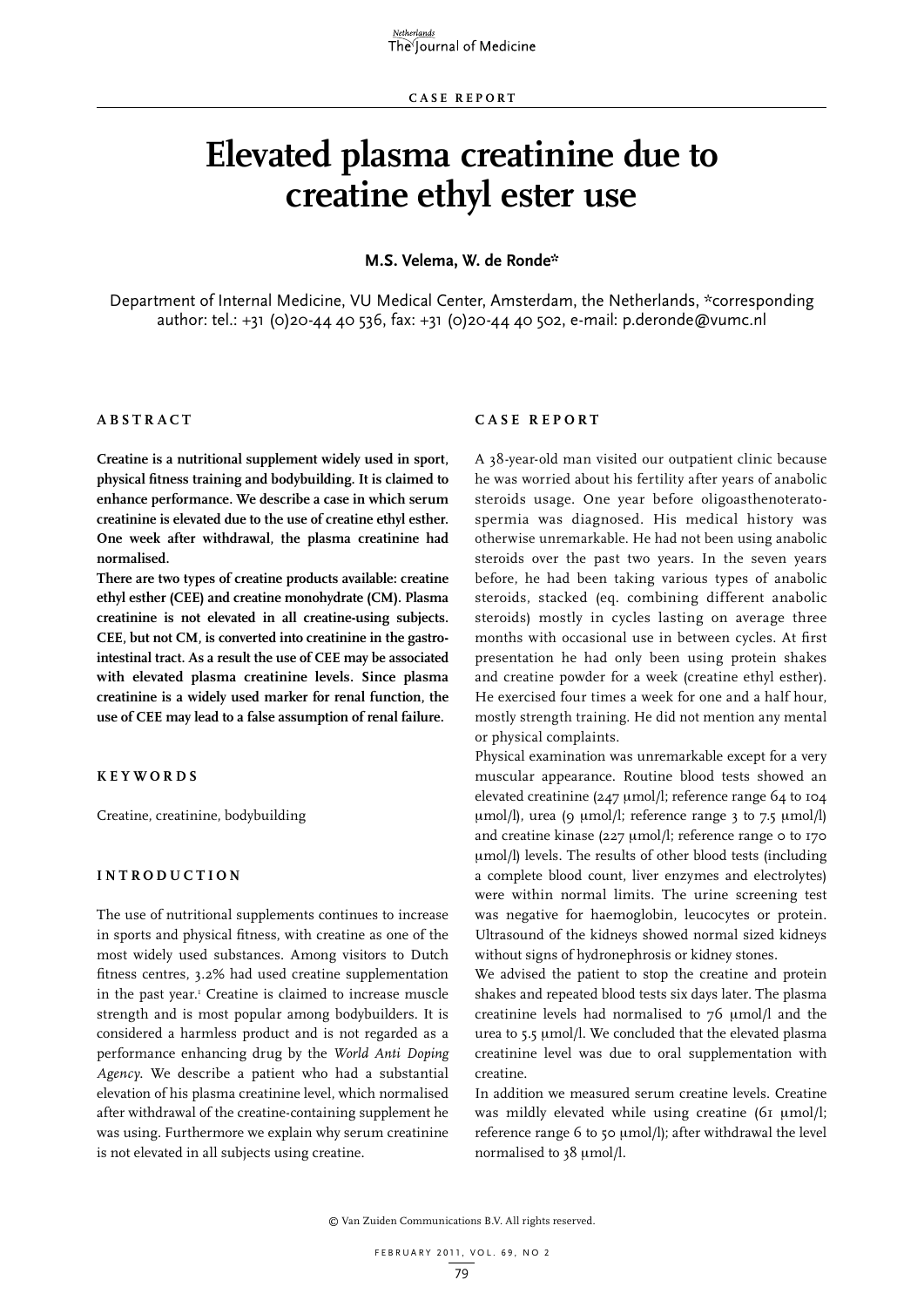#### **DIS C USSION**

In the presented case, the plasma creatinine level was elevated due to oral supplementation with creatine ethyl esther. Creatine is a supplement widely used by athletes, mostly amateur bodybuilders. It is not on the World Anti Doping Agency's list of banned substances and can be easily obtained via internet, in fitness centres and in health or sport shops. Creatine is not considered a pharmaceutical drug and therefore, its use is not always mentioned by a patient, nor is it asked for by the doctor.

Creatinine is a widely used measure to estimate renal function. It is a chemical waste molecule that is generated from creatine phosphate metabolism by skeletal muscle.

Plasma creatinine concentration is equal to its production rate divided by the metabolic clearance rate. The plasma creatinine concentration is a well established marker of renal function because its production rate is fairly stable and it is exclusively eliminated by renal excretion.<sup>2</sup> The tubular secretion of creatinine is limited and there is little to no tubular reabsorption. Clinicians intuitively associate elevated creatinine levels with impaired renal function. In most cases, this is correct and further tests to explore the cause of renal dysfunction are justified. However, our case illustrates that, in rare cases, plasma creatinine levels may be elevated in individuals with normal renal function due to an elevated 'production' of creatinine.

Creatine ( $\alpha$ -methyl guandino-acetic acid), which was first identified in 1832, is a nitrogenic composite which is manufactured in the liver, and to lesser extent in the kidneys and pancreas, from three amino acids: methionine, arginine and glycine.3 Creatine is also obtained through the diet, mainly by consuming fish and red meat. Of the body creatine pool 95% is located in skeletal muscle, the remaining 5% is located in liver, brain, kidneys, and testes.4

Creatine can be converted to phosphocreatine by binding inorganic phosphate through the reversible reaction of creatine kinase. Adenosine diphosphate (ADP) and phosphocreatine provide adenosine triphosphate (ATP) and creatine (*figure 1*). Energy is provided to the body from the hydrolysis of ATP into ADP. Creatine supplementation is thought to increase skeletal muscle's ability to resynthesise ATP from ADP and in theory this could explain the presumed increase in muscle strength by supplementation of creatine.5-7 Studies aimed to determine the effect of creatine supplementation on muscular strength or performance show conflicting results.<sup>8-11</sup>

It has been described before that circulating levels of creatinine may be increased in users of creatine supplements.<sup>12-14</sup> There are two types of creatine supplements widely available: creatine monohydrate (CM) and creatine ethyl esther (CEE). CEE is converted to CM by modifying an acid moiety through ester bond attachment. This can be achieved by solvating CM in dry ethanol in an acidic atmosphere. CEE is claimed to have a better solubility in lipids leading to higher absorption rates.<sup>15</sup> However, in contrast to CM, CEE can be converted to creatinine in the gastrointestinal tract. This is supported by the results of a study published by Spillane *et al.* who measured serum creatine and creatinine levels in healthy individuals at various time points after oral ingestion of CEE, CM or placebo. Serum creatine increased 1.5 fold six days after ingestion of CM, but only marginally after ingestion of CEE. Creatinine levels, on the other hand, approximately tripled after ingestion of CEE and only marginally increased after ingestion of  $CM$ .<sup>11</sup> The mean increase in serum creatinine levels in the group that used CEE in this study corresponded to the increase seen in our patient.

In conclusion, elevated serum creatinine does not always indicate impaired renal function. The use of CEE, but not CM, may lead to a harmless elevation of plasma creatinine levels and may provoke unnecessary concern. We advise to pay particular attention to the use of supplements in patients, and to explicitly ask for the use of creatine in professional or amateur athletes. The use of CEE should be stopped six days prior to blood sampling.



Velema, et al. Elevated plasma creatinine due to creatine ethyl ester use.